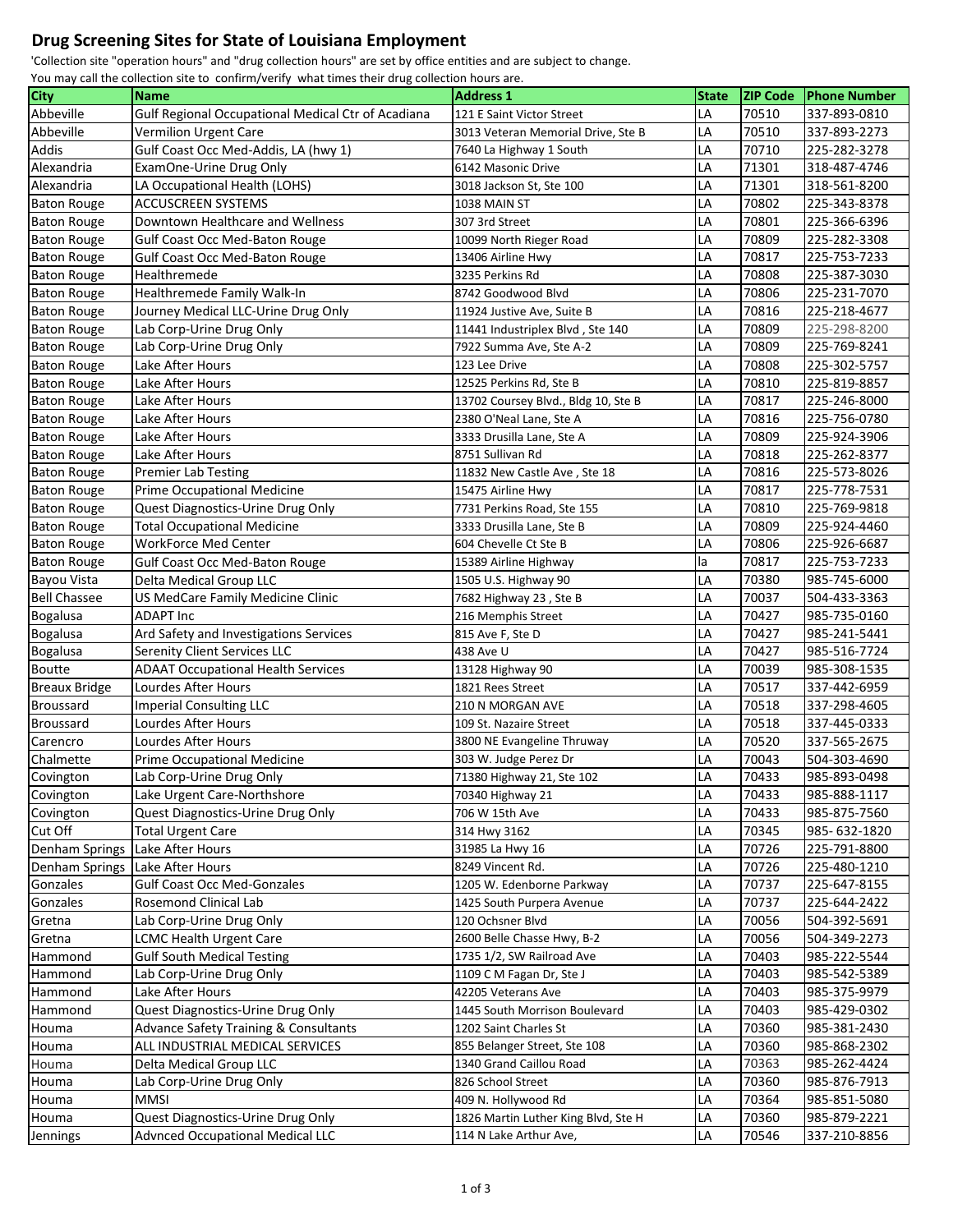## **Drug Screening Sites for State of Louisiana Employment**

'Collection site "operation hours" and "drug collection hours" are set by office entities and are subject to change.

| You may call the collection site to confirm/verify what times their drug collection hours are. |                                               |                                          |              |                 |                     |  |  |
|------------------------------------------------------------------------------------------------|-----------------------------------------------|------------------------------------------|--------------|-----------------|---------------------|--|--|
| City                                                                                           | <b>Name</b>                                   | <b>Address 1</b>                         | <b>State</b> | <b>ZIP Code</b> | <b>Phone Number</b> |  |  |
| Kenner                                                                                         | Quest Diagnostics-Urine Drug Only             | 200 W Esplanade Ave, Ste 309             | LA           | 70065           | 504-468-3185        |  |  |
| La Place                                                                                       | Quest Diagnostics-Urine Drug Only             | 501 Rue De Sante, Ste 10                 | LA           | 70068           | 985-652-6828        |  |  |
| Lafayette                                                                                      | Acadiana Ctr for Orthopedic and Occup         | 2501 West Pinhook Road                   | LA           | 70508           | 337-269-0136        |  |  |
| Lafayette                                                                                      | AEGIS ALLIANCE LLC                            | 185 South Beadle Road, Bld 2B            | LA           | 70508           | 337-484-1466        |  |  |
| Lafayette                                                                                      | <b>EMSI-Lafayette</b>                         | 1800 NE EVANGELINE TRWY, Ste H6          | LA           | 70501           | 337-295-7011        |  |  |
| Lafayette                                                                                      | ExamOne - Acadiana Paramedical-               | 345 Doucet Rd, Ste 100A                  | LA           | 70503           | 337-237-9433        |  |  |
| Lafayette                                                                                      | Lab Corp-Urine Drug Only                      | 217 La Rue France                        | LA           | 70508           | 337-233-5711        |  |  |
| Lafayette                                                                                      | Lab Corp-Urine Drug Only                      | 4906 Ambassador Caffery, C-1             | LA           | 70508           | 337-406-2618        |  |  |
| Lafayette                                                                                      | Lourdes After Hours                           | 1700 Kaliste Saloom Rd., Bldg 2, Ste 200 | LA           | 70508           | 337-981-5085        |  |  |
| Lafayette                                                                                      | Prime Occupational Medicine                   | 1025 Kaliste Saloom Rd                   | LA           | 70508           | 337-235-7561        |  |  |
| Lafayette                                                                                      | Quest Diagnostics-Urine Drug Only             | 5000 Ambassador Caffery, Building 14     | LA           | 70508           | 337-988-2002        |  |  |
| Lafayette                                                                                      | <b>Stafford Health Care Clinic</b>            | 3251 Ambassador Caffery Pkwy S           | LA           | 70506           | 337-983-0208        |  |  |
| Lake Charles                                                                                   | <b>Iles Medical Testing</b>                   | 226 West Prien Lake Rd, Ste 2            | LA           | 70601           | 337-562-0835        |  |  |
|                                                                                                |                                               |                                          |              | 70605           |                     |  |  |
| Lake Charles                                                                                   | Lab Corp-Urine Drug Only                      | 4407 Nelson R                            | LA<br>LA     |                 | 337-479-0264        |  |  |
| Lake Charles                                                                                   | Lake Charles Urgent Care                      | 1905 Country Club Road                   |              | 70605           | 337-990-8000        |  |  |
| Lake Charles                                                                                   | Lake Charles Urgent Care                      | 2400 Ryan St.                            | LA           | 70601           | 337-990-8001        |  |  |
| LaPlace                                                                                        | Riverside Urgent Care                         | 3317 Highway 51                          | LA           | 70068           | 985-233-3317        |  |  |
| Leesville                                                                                      | Carlock Family Medical Clinic-Carlock         | 1100 Nolan Trace                         | LA           | 71446           | 337-238-5180        |  |  |
| Luling                                                                                         | <b>LCMC Health Urgent Care</b>                | 107 Maryland Dr                          | LA           | 70070           | 504-349-6747        |  |  |
| Mandeville                                                                                     | Lab Corp-Urine Drug Only                      | 1740 N. Causeway Blvd                    | LA           | 70471           | 985-626-3413        |  |  |
| Mandeville                                                                                     | Quest Diagnostics-Urine Drug Only             | 4244 Highway 22, Ste 7                   | LA           | 70471           | 985-727-0004        |  |  |
| Mansura                                                                                        | N Compliance Testing                          | 7360 Hwy 1, Ste 2                        | LA           | 71350           | 318-253-8080        |  |  |
| Marrero                                                                                        | Quest Diagnostics-Urine Drug Only             | 4700 Wichers Dr                          | LA           | 70072           | 504-340-8996        |  |  |
| Metairie                                                                                       | Lab Corp-Urine Drug Only                      | 4330 Loveland St, Ste C                  | LA           | 70006           | 504-885-8081        |  |  |
| Metairie                                                                                       | <b>Premier Occupational Medicine</b>          | 2821 Richland Ave, Ste 100               | LA           | 70002           | 504-889-9848        |  |  |
| Metairie                                                                                       | Quest Diagnostics-Urine Drug Only             | 3908 Veterans Memorial Blvd              | LA           | 70002           | 504-455-1292        |  |  |
| Metairie                                                                                       | Quest Diagnostics-Urine Drug Only             | 4770 S I-10 Service Road West, Ste 210   | LA           | 70001           | 504-455-8415        |  |  |
| Monroe                                                                                         | B.A.T. Collection Services LLC-B.A.T.         | 2207 LIBERTY ST                          | LA           | 71201           | 318-398-1524        |  |  |
| Monroe                                                                                         | St. Francis Urgent Care                       | 1201 Olive Road, Ste 100                 | LA           | 71201           | 318-998-0700        |  |  |
| Montgomery                                                                                     | <b>Bartley Enterprise Drug Screening</b>      | 1100 Caddo Street, PO Box 36             | LA           | 71454           | 318-992-3036        |  |  |
| Morgan City                                                                                    | Southern Screening Services LLC               | 1200 Victor Ii Blvd, Ste 700             | LA           | 70380           | 985-354-6244        |  |  |
| Natchez                                                                                        | Workforce Consultants of MS Inc               | 287 Lower Woodville Rd                   | <b>MS</b>    | 39120           | 601-445-8784        |  |  |
| New Iberia                                                                                     | Iberia Urgent Care                            | 1110 E SAINT PETER ST                    | LA           | 70560           | 337-364-1166        |  |  |
| New Iberia                                                                                     | Lab Corp-Urine Drug Only                      | 1000 Parkview Dr, Ste 24                 | LA           | 70563           | 337-365-8392        |  |  |
| New Orleans                                                                                    | Innovative Risk Management Services           | 2714 Canal Street, Ste 102               | LA           | 70119           | 504-309-2104        |  |  |
| New Orleans                                                                                    | Lab Corp-Urine Drug Only                      | 3525 Prytania Street, 320A               | LA           | 70115           | 504-525-8033        |  |  |
| New Orleans                                                                                    | <b>LCMC Health Urgent Care</b>                | 826 Harrison Ave                         | LA           | 70124           | 504-309-7108        |  |  |
| New Orleans                                                                                    | Quest Diagnostics-Urine Drug Only             | 3525 Prytania Street, Ste 506            | LA           | 70115           | 504-897-1444        |  |  |
| New Orleans                                                                                    | Quest Diagnostics-Urine Drug Only             | 6600 Franklin Ave, Ste A5                | LA           | 70122           | 504-288-4455        |  |  |
| New Orleans                                                                                    | Tracepoint                                    | 641 N. Alexander St                      | LA           | 70119           | 504-284-2285        |  |  |
| New Orleans                                                                                    | Tulane Drug Analysis Lab                      | 1340 Poydras Street, Ste 2040            | LA           | 70112           | 504-333-6163        |  |  |
| Otis                                                                                           | Carlock Family Medical Clinic Otis            | 2778 Highway 121                         | LA           | 71466           | 318-793-5020        |  |  |
| Pineville                                                                                      | <b>Celna Occupational Medical Services</b>    | 3221 Military Highway                    | LA           | 71360           | 318-787-0610        |  |  |
|                                                                                                |                                               |                                          |              | 70767           |                     |  |  |
| Port Allen                                                                                     | Lake After Hours                              | 4463 Hwy 1 South<br>3515 Hwy 1 South     | LA           |                 | 225-771-8012        |  |  |
| Port Allen                                                                                     | Prime Occupational Medicine                   |                                          | LA           | 70767           | 225-749-2728        |  |  |
| Reserve                                                                                        | Guld Coast Occ Med-Reserve LA (W Airline Hwy) | 3919 West Airline Highway                | LA           | 70084           | 985-479-7860        |  |  |
| Reserve                                                                                        | <b>Prime Occupational Medicine</b>            | 3584 W. Airline Hwy                      | LA           | 70084           | 985-200-3836        |  |  |
| Rospeine                                                                                       | Drug Screen Plus                              | 18983 Johnny B Hall Memorial Hwy         | LA           | 70659           | 337-396-1269        |  |  |
| Ruston                                                                                         | Quickcare of Ruston                           | 1809 Northpointe W, Ste 102              | LA           | 71270           | 318-255-3762        |  |  |
| Ruston                                                                                         | Rapid Response of Ruston                      | 2106 Farmerille Hwy, Ste B               | LA           | 71270           | 318-224-7129        |  |  |
| Shreveport                                                                                     | Lab Corp-Urine Drug Only                      | 2920 Knight St, Ste 108                  | LA           | 71105           | 318-869-2855        |  |  |
| Shreveport                                                                                     | Quest Diagnostics-Urine Drug Only             | 820 Jordan, Ste 102                      | LA           | 71101           | 318-221-5060        |  |  |
| Shreveport                                                                                     | Rapid Response Drug & Alcohol Testing         | 8889 Jewella Avenue                      | LA           | 71118           | 318-210-0176        |  |  |
| Shreveport                                                                                     | Willis-Knighton Work Kare                     | 2724 Greenwood Rd                        | LA           | 71109           | 318-212-4750        |  |  |
| Slidell                                                                                        | Lab Corp-Urine Drug Only                      | 700 Gause Blvd, Ste 102                  | LA           | 70458           | 985-781-6341        |  |  |
| Slidell                                                                                        | Quest Diagnostics-Urine Drug Only             | 2040 Gause Blvd E, Ste 11                | LA           | 70461           | 985-645-9659        |  |  |
| Sulphur                                                                                        | <b>Business Health Partners</b>               | 3649 S BEGLIS PKWY                       | LA           | 70665           | 337-626-1011        |  |  |
| Sulphur                                                                                        | Family Physicians Urgent Care                 | 301 S Cities Service Hwy                 | LA           | 70663           | 337-888-3171        |  |  |